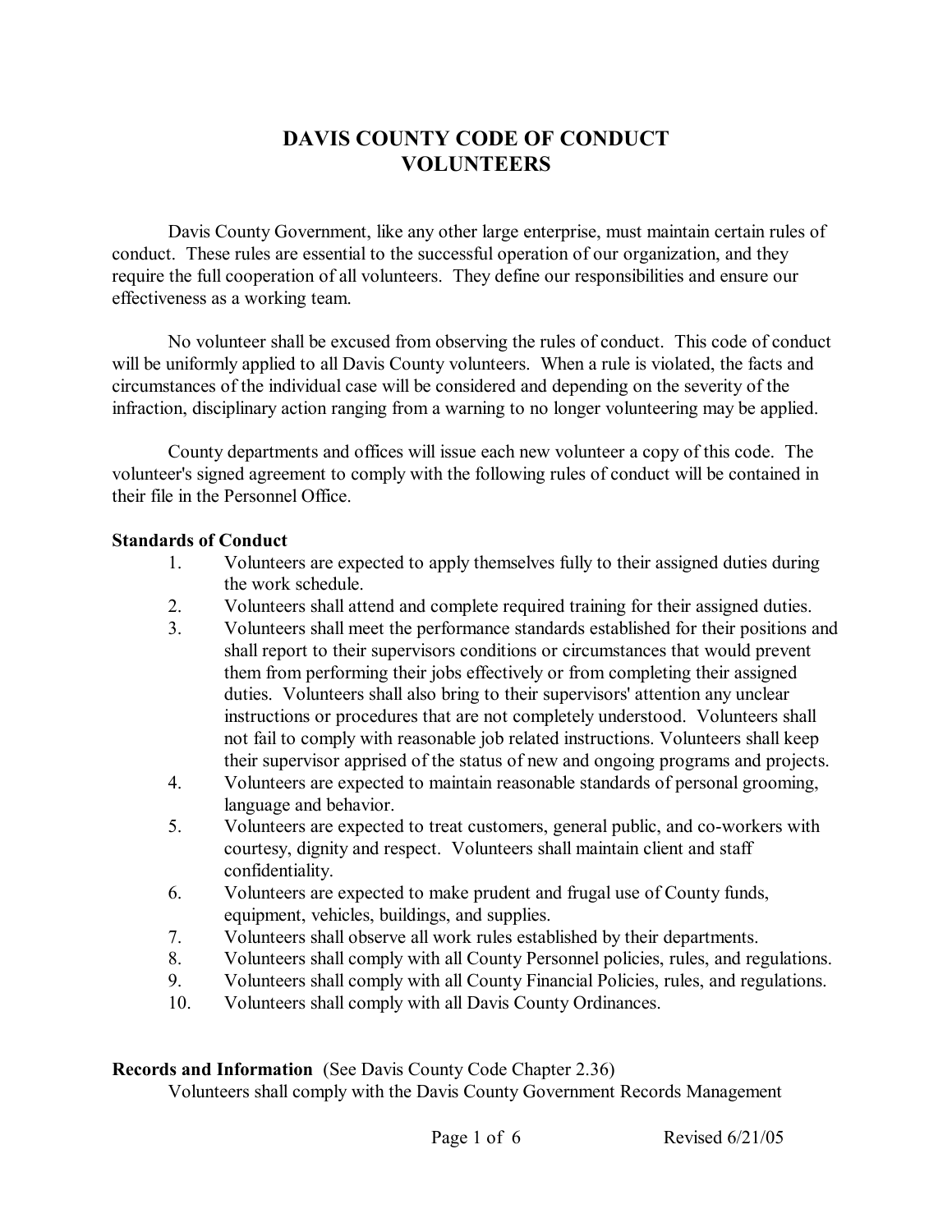Ordinance when handling County records. Generally, the release of records shall only be done with approval of the Administrative Officer. County volunteers who are involved with information of public interest may not use this information for personal gain nor to benefit friends or acquaintances. If a volunteer has an outside interest which may be affected by or affect any Davis County program or activity, the volunteer must report this situation immediately to their Administrative Officer. Volunteers having access to privileged or confidential information are charged with the responsibility of ensuring that this information is released only to those individuals who are duly authorized to receive it. All records containing personal information (e.g., personnel records, medical records, test scores, criminal records, and salary information) shall be handled with strict confidentiality.

### **Financial Policies and Procedures** (See Financial Policies and Procedures - Budget and Financial Policies and Procedures - Expenditure of Budgets)

Volunteers shall comply with the Davis County Government Financial Policies and Procedures when budgeting, receipting, contracting, or otherwise recording and expending County funds. Generally, the Administrative Officer will supervise and approve the functions and security requirements involved. Any questions related to the budget and financial policies and procedures should be directed to the Clerk Auditor's Office.

### **Equipment, Property, Supplies** (See County Code Chapter 2.42)

No volunteer shall receive or take any equipment, property, or supplies for personal benefit regardless of whether item is considered to have value or to be surplus. All property, equipment, and supplies shall be purchased and disposed of in compliance with County Code Chapter 2.42.

### **Alcohol & Drugs** (See Discipline Policy, #250)

Volunteers shall not report to work under the influence of alcohol or drugs. Volunteers shall not use alcohol or drugs while at work except for those drugs lawfully prescribed by a physician which do not impair performance. Illegal drug possession or use outside the County workplace or illegal drug possession or use not resulting in a criminal conviction may also result in disciplinary action which may include termination of volunteer status. Volunteers taking a drug which may impair them must report the use of such drug to their Administrative Officer before starting work each day.

# **Drug Free Workplace and Drug Testing** (See Drug Free Workplace Policy, #340)

Volunteers shall not engage in the unlawful manufacture, distribution, dispensing, possession, or use of illegal drugs and controlled substances in the Davis County Workplace. Volunteers are required to notify their supervisor of any illegal drug or controlled substance criminal convictions, resulting from a violation occurring in the County workplace, no later than five (5) days after the conviction. Volunteers convicted of illegal drug or controlled substance violations in the County workplace are subject to appropriate disciplinary action, up to and including termination of volunteer status, or being required to satisfactorily complete a drug abuse assistance or rehabilitation program. Failure to report a conviction may subject the volunteer to separate disciplinary action. The County will notify departments or agencies of the Federal

Page 2 of 6 Revised 6/21/05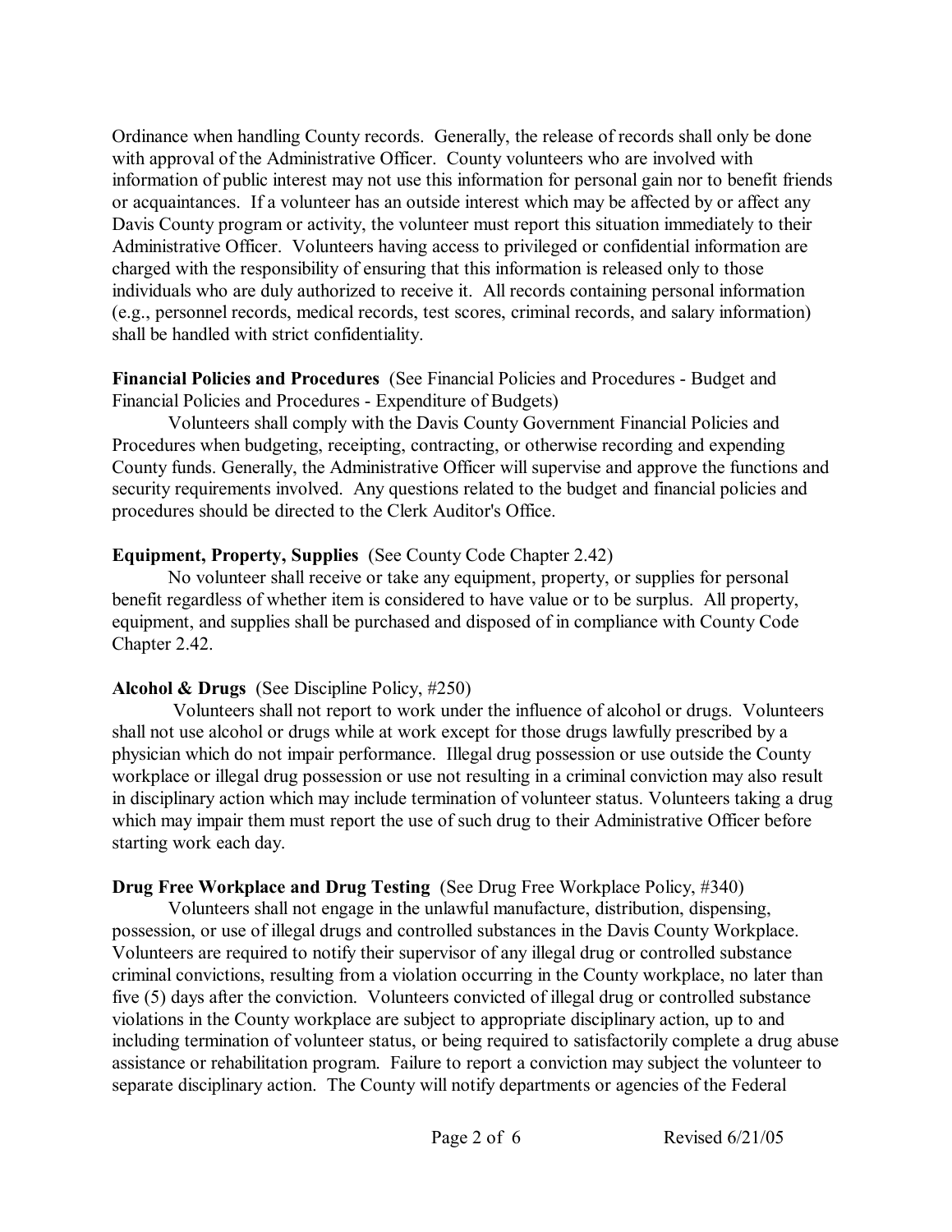Government through which it receives Federal grant or contract monies of any volunteer criminal drug statute convictions occurring in the County workplace. The County has an established drug-free awareness program. Volunteers shall sign an Alcohol and Drug Testing Notice and Acknowledgement form and participate in the County's Drug Testing Program as required.

### **Telephone Use** (See Discipline Policy, #250)

Personal telephone calls by volunteers are permitted if they are very short, infrequent, and limited to local areas. Volunteers are not allowed to make personal long-distance calls at County expense.

### **Personal Mail** (See Discipline Policy, #250)

Volunteers shall refrain from using their work address for personal mail. County stationery and letterheads shall not be used for personal or unauthorized correspondence. The County postage meter shall not be used for the mailing of personal correspondence.

# **Attendance/Tardiness** (See Attendance Policy, #220)

Any volunteers unable to report for their scheduled duties should give reasonable notice to their supervisor. Tardiness causes the workday to begin in a disorganized manner, both for you and for those who work with you. For this reason, tardiness is considered a serious problem and won't be tolerated.

# **On-The-Job-Injuries** (See Workers' Compensation Policy, #190)

Any volunteer injured on the job shall report the fact immediately to their supervisor. If the injury requires immediate medical attention, the volunteer shall be taken to a Workers' Compensation Preferred Provider physician or hospital. Volunteers are required to use a Workers' Compensation Preferred Provider for their initial visit to a health care provider. Volunteers failing to use a Preferred Provider may be responsible for all costs incurred. A list of Preferred Providers is available in every department.

# **Outside Employment** (See Outside Employment Policy, #270)

Volunteers may hold other employment in addition to volunteering with Davis County, however, any outside employment shall be of such a nature that it will not affect the health, efficiency, effectiveness, or availability of volunteers in their positions with the County. In addition, volunteers may be required to stop volunteering if the Administrative Officer determines that the additional employment is not in the County's best interest. Volunteers shall not engage in outside employment activities while on duty. Volunteers are prohibited from using County buildings, vehicles, uniforms, supplies, or equipment in any outside employment.

# **Outside Compensation or gifts** (See Utah Code Annotated 67-16-5)

No volunteer shall knowingly receive, accept, take, seek, or solicit, directly or indirectly, any gift, compensation, or loan for themselves or another if it tends to influence them in the discharge of duties. Exceptions to this are: an occasional non-pecuniary gift, having a value of not in excess of \$50 or an award publicly presented in recognition of public services.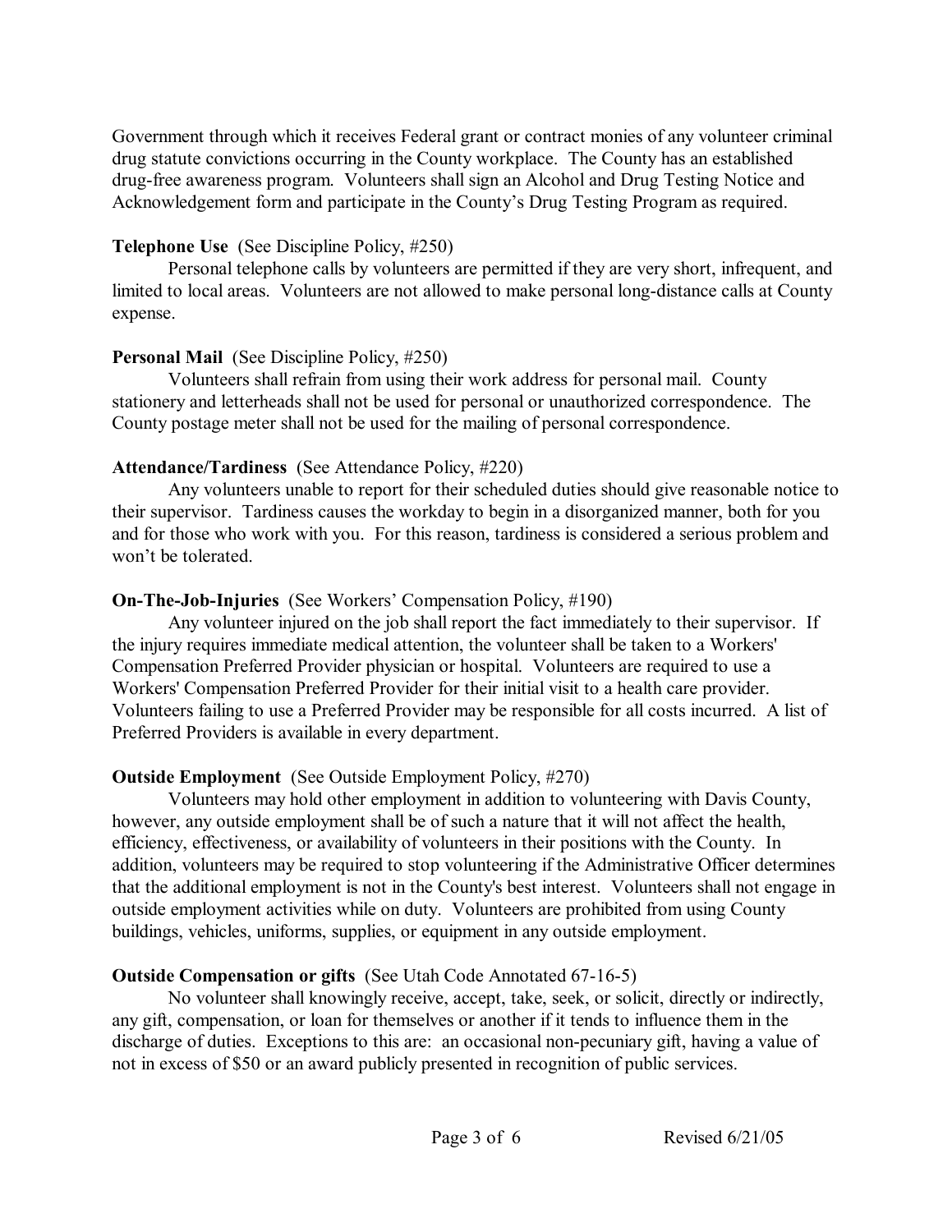#### **Harassment** (See Harassment Policy, #300)

It is the policy of Davis County that harassment of any person based on race, color, religion, age, sex, national origin, disability, status as a veteran, or any other protected status is strictly prohibited, whether directed at a volunteer, a vendor, or member of the public. Volunteers shall conduct themselves in a manner which cannot be construed to be harassment towards another person. Sexual harassment consists of unwanted verbal and physical conduct, unwelcome sexual advances, causing a hostile, intimidating, or offensive working environment or making submission to such conduct a condition of employment. "Harassment" includes but is not limited to, epithets, slurs, derogatory comments or jokes, intimidation, negative stereotyping, threats, assault or any physical interference with a volunteer's normal work or movement, directed at individual volunteers, their relatives, friends or associates. Harassment may also include written or graphic material placed on walls, bulletin boards or elsewhere on the County's premises or circulated in the workplace that denigrates, shows hostility or aversion towards an individual or group because of the characteristics identified in Policy Statement. Critical or negative remarks made about a volunteer's performance and not based on characteristics identified in Policy Statement are not Harassment.

### **Computer Policy** (See Computer Usage Policy, #465)

All files created, accessed, or stored on a County computer are considered County property. Administrative Officers are allowed to review files on computers in their departments. The County reserves the right to monitor all files on computers. Volunteers are advised that there is no right to privacy when using a County computer. Volunteers are cautioned that entering or maintaining information that is offensive, threatening, or harassing is prohibited. Entering or maintaining information on a County computer which is inimical to public service is prohibited. Volunteers shall not use a County computer for political activity, self-employment, or other employment.

Volunteers shall use computer software only in accordance with the license agreement. Copying software licensed to, or developed by, Davis County for home computer use or any other purpose is prohibited. Bringing software from home computers to run on Davis County computers is also prohibited. Only authorized individuals may purchase, move, alter, or repair computer equipment and wiring. Volunteers cannot post information to the Internet without Administrative Officer approval.

# **Workplace Violence Policy** (See Preventing Workplace Violence Policy, #355)

Davis County prohibits workplace violence, or the threat of violence, by any of its volunteers, customers, the general public, and anyone else who conducts business with the County. It is the intent of Davis County to provide a workplace which is free from intimidation, threats, or violent acts.

Workplace violence includes, but is not limited to, verbal abuse, harassment, threats, physical attack, or property damage. A threat is the expression of an intent to cause physical or mental harm regardless of whether the person communicating the threat has the present ability to carry out the threat and regardless of whether the threat is contingent, conditional, or future. Any statement or act deemed offensive enough to create a hostile, abusive, or intimidating work

Page 4 of 6 Revised 6/21/05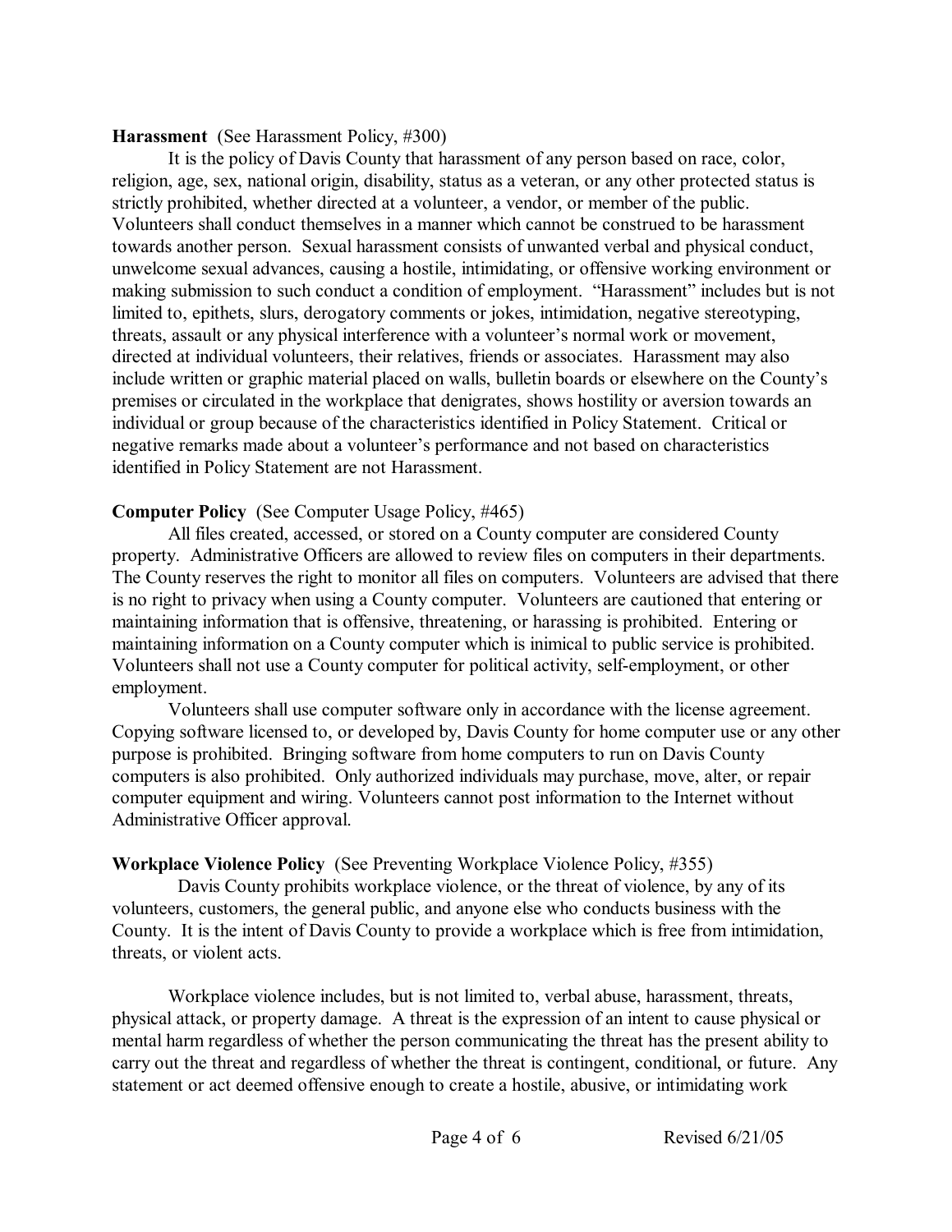environment may be interpreted as a threat. Physical attack is unwanted or hostile physical contact with another person such as hitting, fighting, pushing, shoving, or throwing objects. Property damage is any damage to property owned by the County or an individual.

The following guidelines are suggested actions to follow to reduce the potential for workplace violence:

A. If a person becomes angry, the volunteer should courteously attempt to calm the person down by explaining that they would like to help them resolve their concerns and that if they each can communicate calmly this is likely to happen. If that does not work, the volunteer should get their supervisor involved or call for assistance from another volunteer.

B. If a person is threatening bodily harm, the volunteer should attempt to leave the scene, if it can be done safely. The volunteer should notify another volunteer, employee, or supervisor if possible. If the supervisor is unaware of the situation, the volunteer should notify the supervisor as soon as it can be done safely. Every volunteer is authorized and encouraged to call 911 when necessary. Volunteers should inform the dispatcher who they are, where they are, and what is happening. The dispatcher will provide further instructions.

### **Identification Badges** (See Identification Badges Policy, #105)

Volunteers will wear and display their Identification Badge in accordance with Personnel Policy and Procedure #105. Volunteers may be charged a replacement fee for lost ID Badges. Volunteers will return ID badge when they no longer volunteer.

# **Safe Driving Practices** (See Transportation Policy #210)

Volunteers are required to operate vehicles in a safe manner at all times when on County business. Volunteers are encouraged to drive in a safe, reasonable, and defensive manner. When operating a vehicle while on County business, volunteers will maintain their full attention to driving activities. No phase of the job requires more urgent attention than driving in a safe manner when operating a vehicle. Volunteers shall comply with all traffic regulations, except as authorized for emergency vehicles. Before daily use of a County vehicle, drivers shall inspect the vehicle for visible damage, inoperable lights, underinflated tires, or any other noticeable condition, which may create an unsafe situation. Volunteers are encouraged to stop driving and pull off to a safe area to use a cell phone in the vehicle. Volunteers using a cell phone while driving must continue to operate the vehicle in a safe manner while using a phone.

### **Signature**

I agree to submit to a physical examination, if required, to determine my ability to volunteer. I understand that no contract exists between Davis County and myself with respect to length of volunteering, expenses, benefits, or other conditions of volunteering.

I acknowledge that I have read and understand the Davis County Volunteers Code of Conduct and that I agree to comply with all of its provisions. I understand that I may be disciplined (which may include not being allowed to volunteer) for violations of this Code of Conduct or other Davis County policies and procedures. I agree to be responsible for County property and equipment issued to me and to pay for property and equipment not returned.